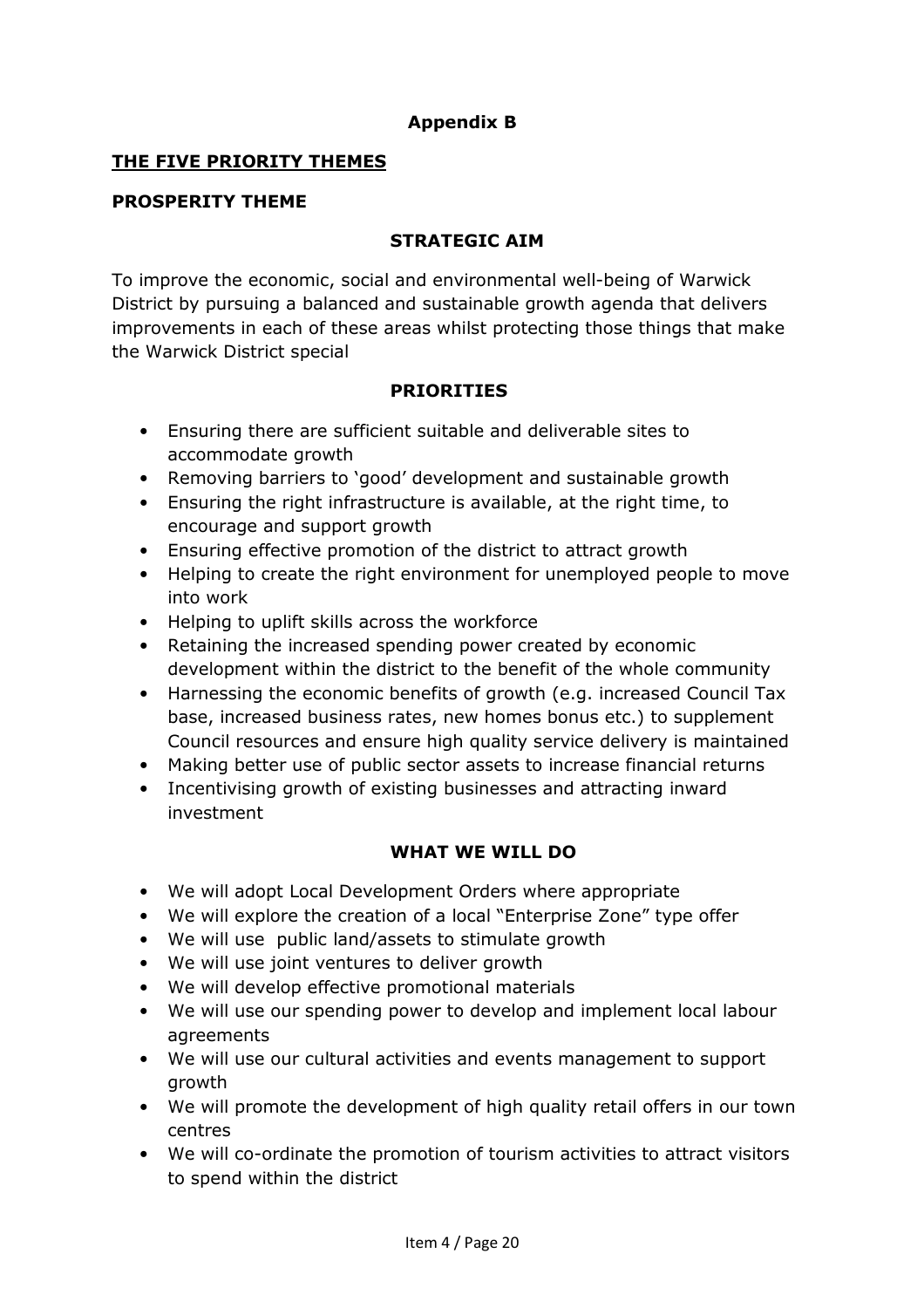- We will explore the development of a package of financial (or other) incentives to attract business to the district
- We will ensure a co-ordinated approach to inward investment

# **HEALTH & WELLBEING THEME**

## **STRATEGIC AIM**

To enable and encourage the people of Warwick District to have an equal access to a healthy life and sense of wellbeing, ensuring that our actions are aligned with the Warwickshire Health & Wellbeing Board's Strategy.

## **OUR PRIORITIES**

To make every contact count (MECC) in recognising that the Council has many opportunities to impact on people's mental and physical health and wellbeing by:

- Increasing opportunities for everyone to engage in sport, the arts and cultural activities
- Supporting independent living and decent housing for all
- Reducing obesity, particularly in children, and improving health outcomes generally by encouraging the availability and choices for healthy eating
- Reducing exposure to tobacco smoke
- Discouraging drug and alcohol misuse
- Promoting and engaging in robust equality and disability policy

- We will promote the effective management of safety and health at work
- We will protect the population from infectious disease by carrying out food safety interventions and working with other stakeholders to control diseases
- We will introduce a new leisure centre programme to offer range of activities for all (including GP referral scheme)
- We will continue our partnership with Sky Blues in the Community to increase participation in sport & the arts in Warwick West
- We will implement our new Arts Strategy, Indoor Sports Strategy, and Playing Pitch Strategy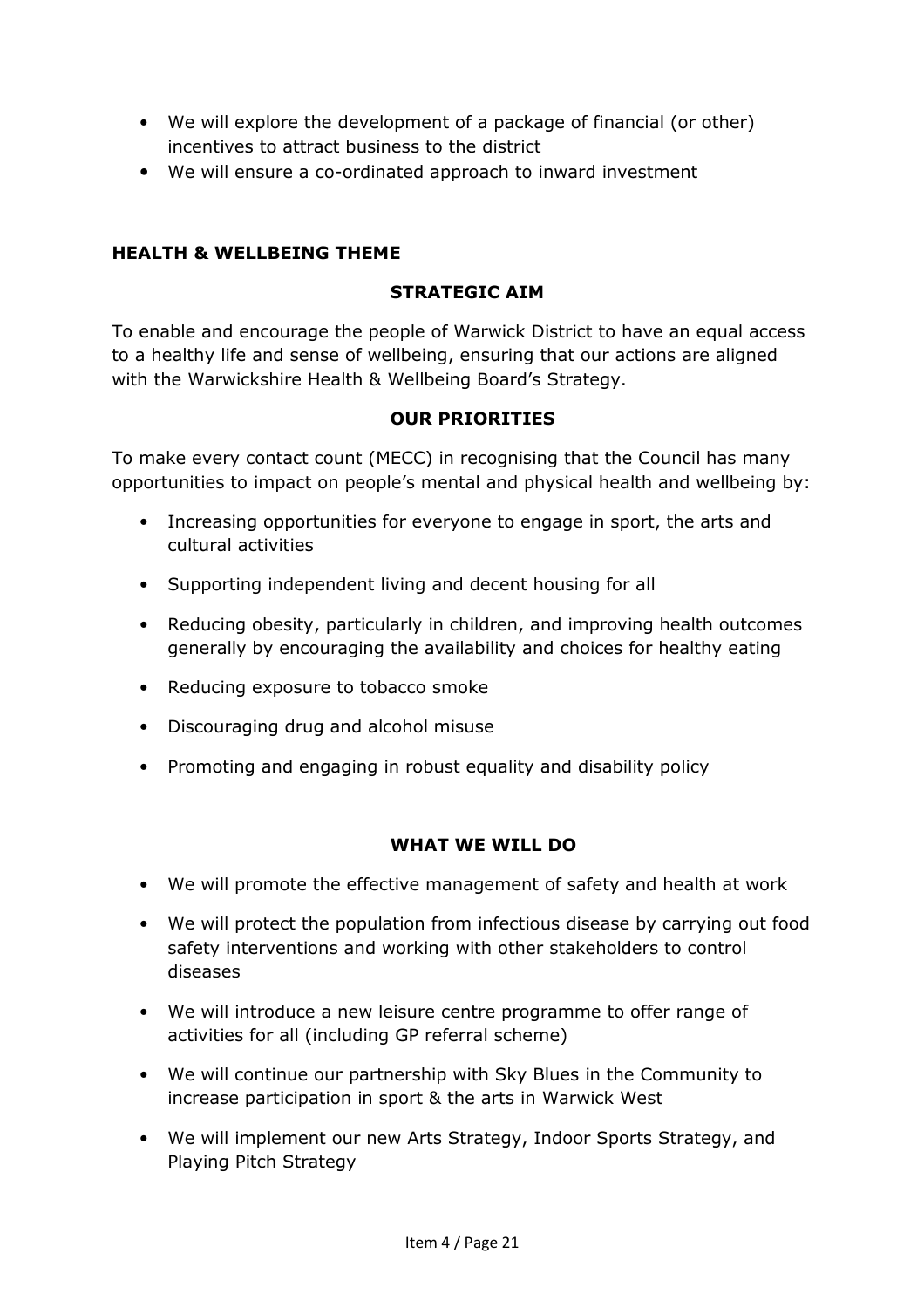• We will draw-up options for future delivery of cultural services in the district to secure on-going quality local provision

## **SUSTAINABILITY THEME**

## **STRATEGIC AIM**

To minimise our use of natural resources and CO2 emissions, improve the energy and water efficiency of our buildings and operations and source as much of our energy as possible from renewable sources. We will also act as a lead in the community on climate change and energy efficiency issues.

#### **OUR PRIORITIES**

- Using our procurement processes to minimise energy use and CO2 emissions
- Ensuring our services adapt and have greater resilience to the impacts of climate change
- Promoting community leadership by supporting and encouraging community and business-led initiatives to reduce energy use and to secure more renewable and low carbon energy
- Maintaining a visible commitment to tackling climate change by retaining our commitments to the Nottingham Declaration and the 10:10 campaign
- Ensuring climate change impacts will be taken into account in decision making, policy development and significant operational initiatives

- We will ensure that we have accurate and up to date information about our own use of natural resources, energy use and environmental emissions
- We will ensure that our plans for Adaptation to Climate Change are kept up to date
- We will work with third party/voluntary organisations (e.g. Act on Energy) where this is effective in the delivery of energy efficiency projects across the district
- We will develop proposals for our overall approach to sustainability, potential renewable energy and energy efficiency by the end of 2013/2014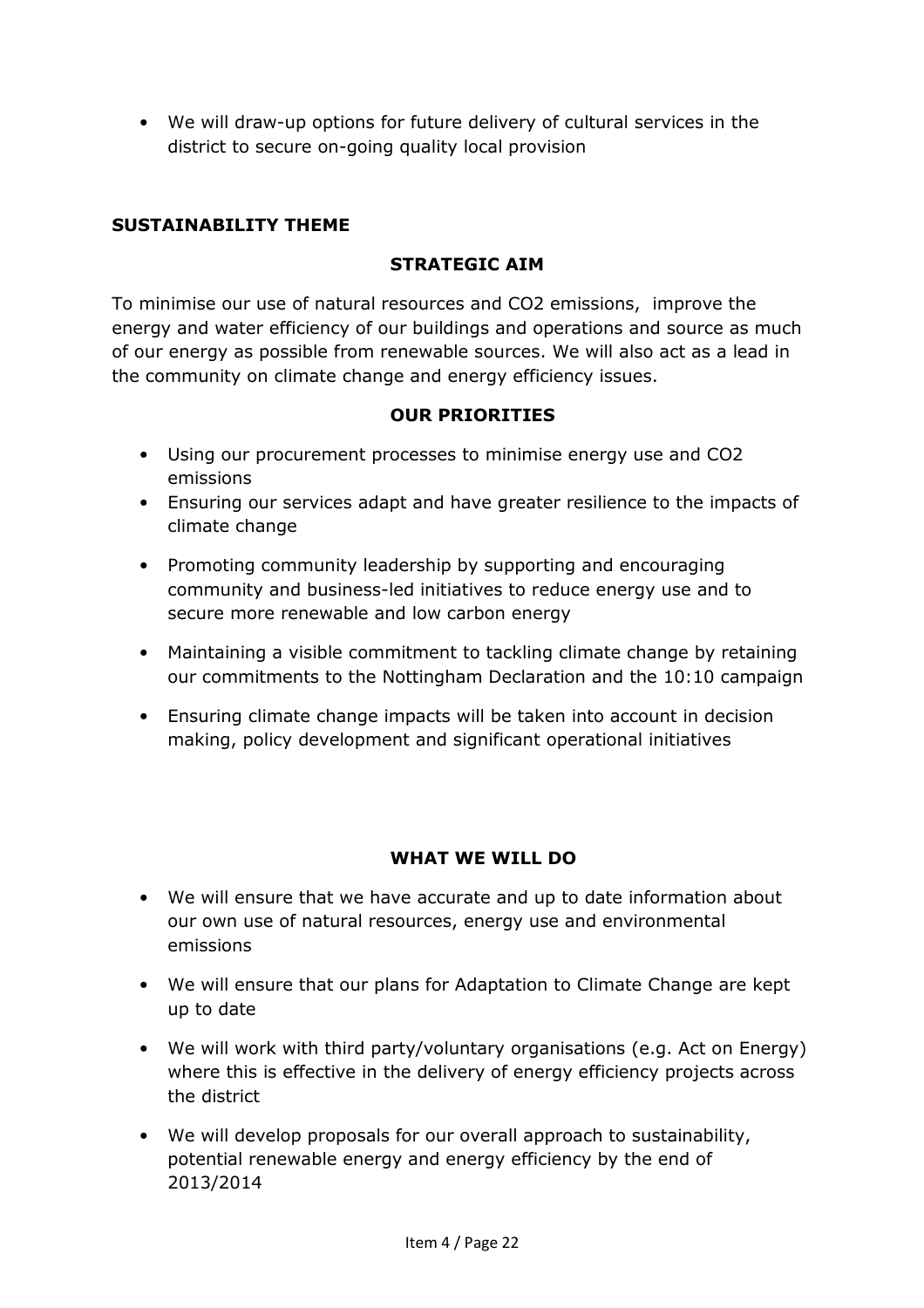• We will promote sustainable transport options through council policies, to the wider community and to our own staff.

# **HOUSING THEME**

## **STRATEGIC AIM**

To address the housing needs of those who wish to live and work in Warwick **District** 

## **OUR PRIORITIES**

- Improving the standard of new and existing housing in order to build healthy, safe and strong communities
- Increasing the supply of housing to meet housing need
- Increasing the range of housing options available to maintain independent living and prevent homelessness
- Meeting the housing and support needs of vulnerable people
- Engaging with our communities to understand and respond to their views

- We will continue to meet Decent Homes Standard in the Council housing stock and monitor the Decent Homes Standard in Registered Providers **Stock**
- We will engage with the private sector promote good practice in housing management and improve the quality of housing
- We will take steps to ensure that the most efficient us is made of the District's available housing stock
	- We will work with all sectors to identify and increase land that is available for the development of the right mix of high quality affordable housing to address local needs
	- We will ensure we have accessible and effective homelessness and housing advice services providing appropriate support for vulnerable people and promoting independent living
	- We will fully engage with our communities via various communication channels